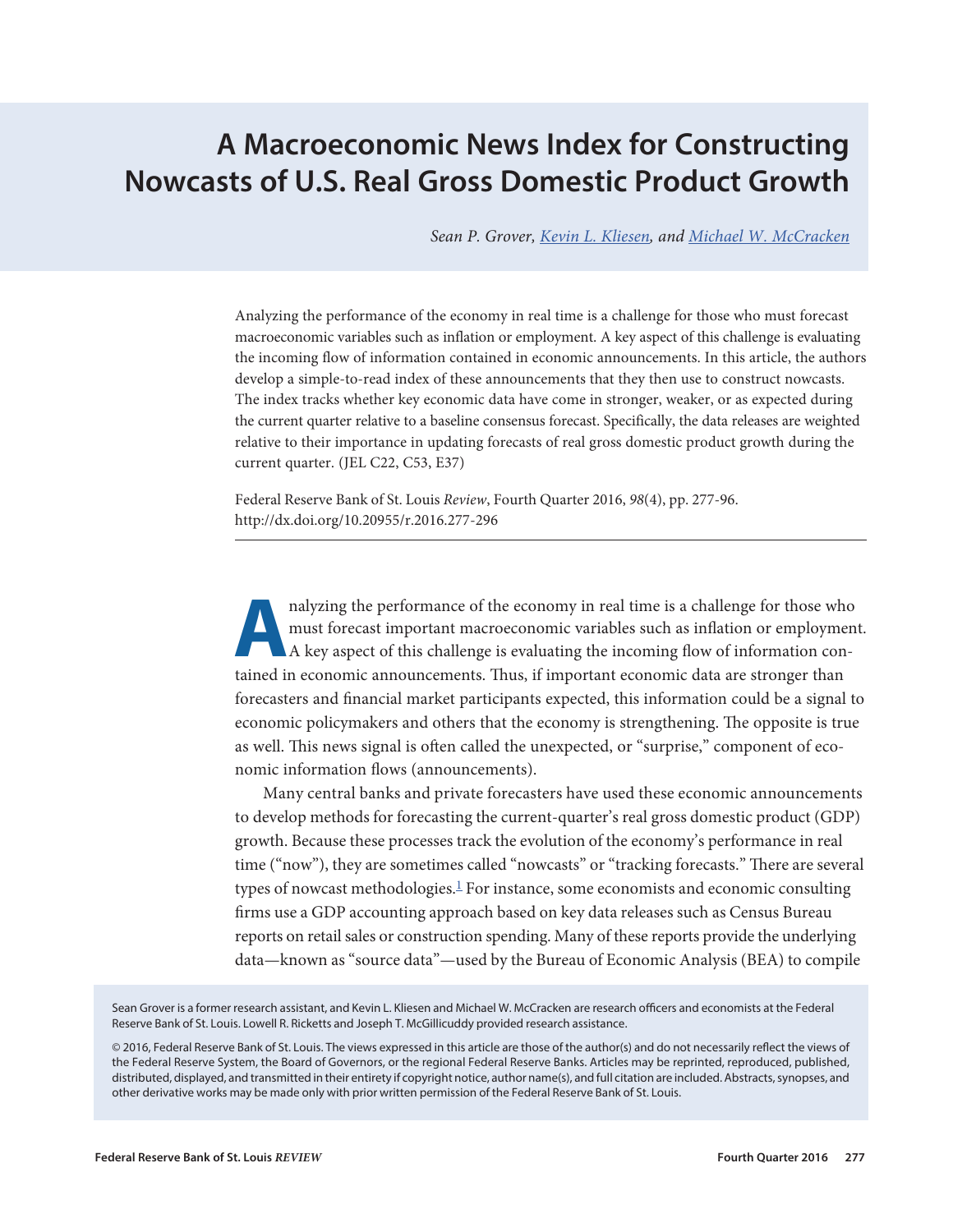<span id="page-1-0"></span>its quarterly estimates of GDP and its components.[2](#page-18-0) Other economists, including Giannone, Reichlin, and Small (2008), have used more sophisticated factor-based methods that use a large number of economic data series, regardless of whether these data are used as source data for GDP and its components.

This article describes a different approach. Our approach augments a consensus forecast of current-quarter real GDP growth by adding the news component of several key economic data releases. To do so, we first create an "economic news index" (ENI) based on the surprise component of key monthly economic data releases and then use that index to update Blue Chip Consensus (BCC) forecasts of real GDP growth as we move across the quarter.

Although our approach appears to be distinct relative to other forecast tracking methods, our experience is that no single approach seems to dominate all others all of the time. Thus, our method serves as another technique that economists, forecasters, and policymakers can use to assess the performance of the economy in real time. The first two sections of this article briefly describe the various methods economists and forecasters have adopted to track and forecast U.S. economic conditions—chiefly through estimates of real GDP growth. In the third section, we discuss the construction of the ENI and how it is used to update BCC forecasts of real GDP growth as we move across the quarter. The fourth section assesses the predictive power of this new procedure.

### **NOWCASTING: TWO APPROACHES**

On an average trading day, government statistical agencies and private sector organizations release reports that provide a snapshot of economic conditions over the previous day, week, month, or quarter. Many of these reports provide the source data that the BEA uses to construct its quarterly estimates of GDP. Some forecasters have used this data flow to piece together an estimated dollar value of real GDP prior to the release of the advance estimate. In this latter framework, current-quarter estimates of real GDP are constructed by estimating bridge equations for its major components, such as real personal consumption expenditures and real nonresidential fixed investment.<sup>3</sup> In this case, the dollar values used in the bridge equations flow from key monthly source data such as retail sales, residential construction, durable goods shipments and inventories, wholesale inventories, and exports and imports. The annualized percentage difference between the current-quarter estimate in level terms and the previous-quarter estimate in level terms is thus the current-quarter nowcast.

Often the bridge equations are conditioned on an *existing* current-quarter forecast from a multi-equation forecasting model that embeds assumptions about the path of the key source data. For example, suppose a macroeconomic consulting firm runs its forecasting model in late February and predicts that real residential fixed investment will increase at a 5 percent annual rate in the first quarter. This forecast is conditioned on several factors. These include the actual value of housing starts in January and an assumed (predicted) value for housing starts in February and March. When the actual estimates of February housing starts are released in mid-March, the bridge equation will adjust the forecast for first-quarter real GDP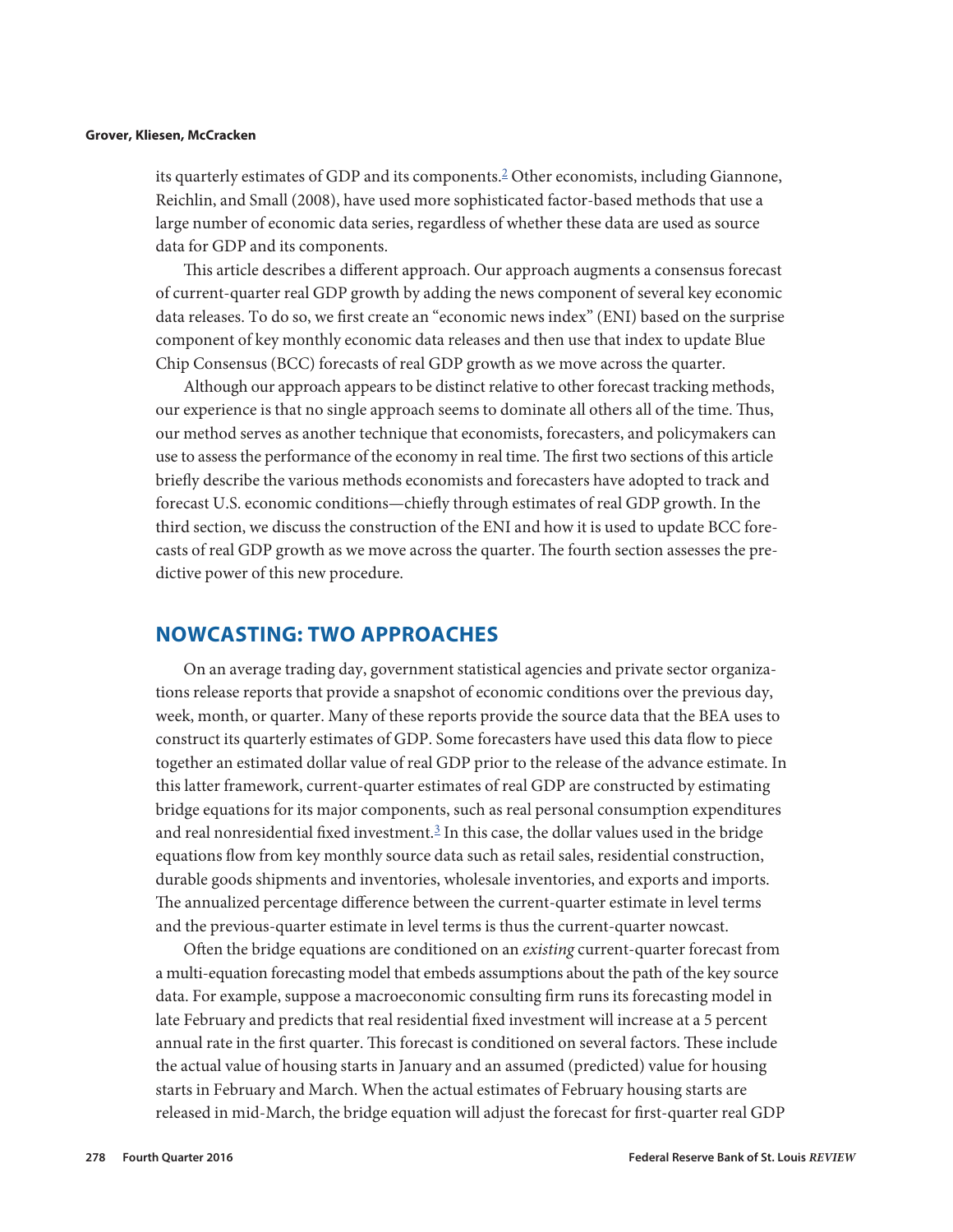<span id="page-2-0"></span>based on its forecast error (if any) for February housing starts. This process is repeated for other source data that are mapped into the quarterly real GDP components.<sup>4</sup>

There are several limitations that this accounting approach—and indeed, most real-time tracking methods—must overcome: Key monthly source data are sample-based estimates subject to repeated revision as new information becomes available. For example, prior to the release of the advance estimate for real GDP growth in 2014:Q1, many tracking estimates were above 1 percent (annualized). The consensus of professional forecasters (Blue Chip Economic Indicators) as of April 10, 2014, was that real GDP would increase at a rate of about 1.7 percent rate in the first quarter. However, when the advance estimate was published on April 30, the BEA reported that real GDP had increased by only 0.1 percent at an annual rate. Subsequent revisions lowered the estimate for 2014:Q1 to –1.0 percent (second estimate) and to –2.9 percent (third estimate). Then, in July 2014, the annual revision raised this estimate to –2.1 percent. Thus, while it may seem intuitive to rely exclusively on source data for the national income and product accounts, there are certainly disadvantages with this approach to constructing estimates of real GDP.

A second popular method for constructing current-quarter forecasts is based on factor models. One variant of this approach uses statistical methods to extract a single latent variable—termed a factor, or index—from a large number of data series. This single variable is then used to forecast real GDP growth or consumer price index (CPI) inflation in a regressionbased framework.<sup>5</sup> As with all forecasting, this segment of the nowcasting literature intends to produce a forecast that minimizes a quadratic loss function and does so with up-to-date, real-time data. Principal components and state-space models that use the Kalman filter are the most common approaches to constructing these factors.

These and other forecasting methods are discussed in greater detail in the two *Handbook of Economic Forecasting* volumes. For example, in one chapter, Stock and Watson (2006) discuss the use of principal components analysis in a dynamic factor model framework. This method is the most common in the literature and is used in a wide range of macroeconomic and financial applications. Other issues associated with factor analysis are discussed in a second chapter by Bańbura et al. (2013). We refer interested readers to the *Handbook* references for other approaches not outlined in our article. For now, we merely note that many institutions, such as central banks, use factor models to capture the comovement of macroeconomic variables to improve predictability of their preferred target variables.

## **USING DATA SURPRISES TO ASSESS CHANGES IN ECONOMIC MOMENTUM**

For policymaking purposes, the Federal Open Market Committee (FOMC) regularly communicates to the public that its policy is data dependent.<sup>6</sup> That is, the current and prospective stance of monetary policy will depend on the performance of the economy and the near-term forecasts for real GDP and other key variables.[7](#page-18-0) Thus, if important economic data such as employment, retail sales, and industrial production repeatedly surprise to the upside (downside), then this could be a signal that forecasters have been underestimating (overesti-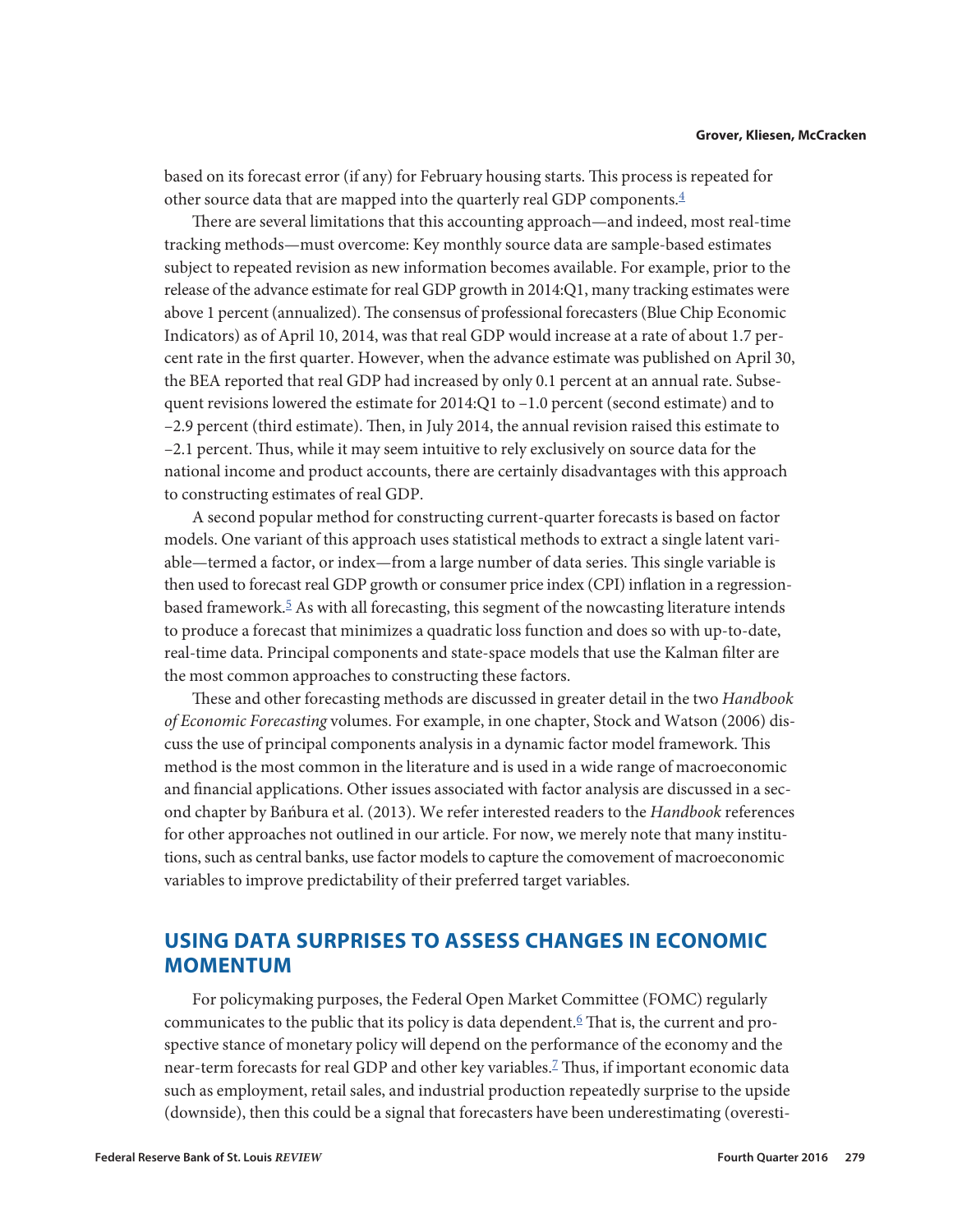

#### <span id="page-3-0"></span>**Citi Economic Surprise Index and Real GDP Growth**

mating) the strength of the economy. For instance, suppose retail sales are expected to increase by 0.5 percent in February, but the Census Bureau instead reports that retail sales fell by 0.5 percent. In this case, the "news," or surprise, that moves markets is the difference between –0.5 percent and 0.5 percent, or –1 percentage point. This matters because, all else equal, if retail sales are smaller than expected, then the expectations for real personal consumption expenditures in the first quarter would be adjusted downward. The result would be slower growth of real GDP. Of course, the analyst must remember that retail sales, like other key monthly variables, can be highly volatile and, importantly, can be revised substantially from month to month.

The Citi Economic Surprise Index, which is largely constructed from methodology proposed by James and Kasikov (2008), is one well-known attempt to gauge the strength or weakness of the economy based on data surprises. Citi's method assigns unconditional weights to different surprises and uses an exponential decay to discount older surprises. The index is then normalized by exchange rate returns. Figure 1 shows that although the Citi index can be volatile, it does seem to have some ability to detect changes in economic momentum—as reflected in changes in real GDP growth from quarter to quarter.

Figure 2 shows an even simpler approach a practitioner can adopt to gauge changes in economic momentum in real time based on data surprises.<sup>8</sup> In this figure, a net tracking indicator (NTI) is calculated based on the flow of key data released between December 2, 2013, and January 21, 2016. Successful use of this framework requires a measure of market expectations. Examples of key data flows are retail sales, payroll employment, housing starts, and international trade. $9$  The NTI is constructed in the following manner. First, for each release,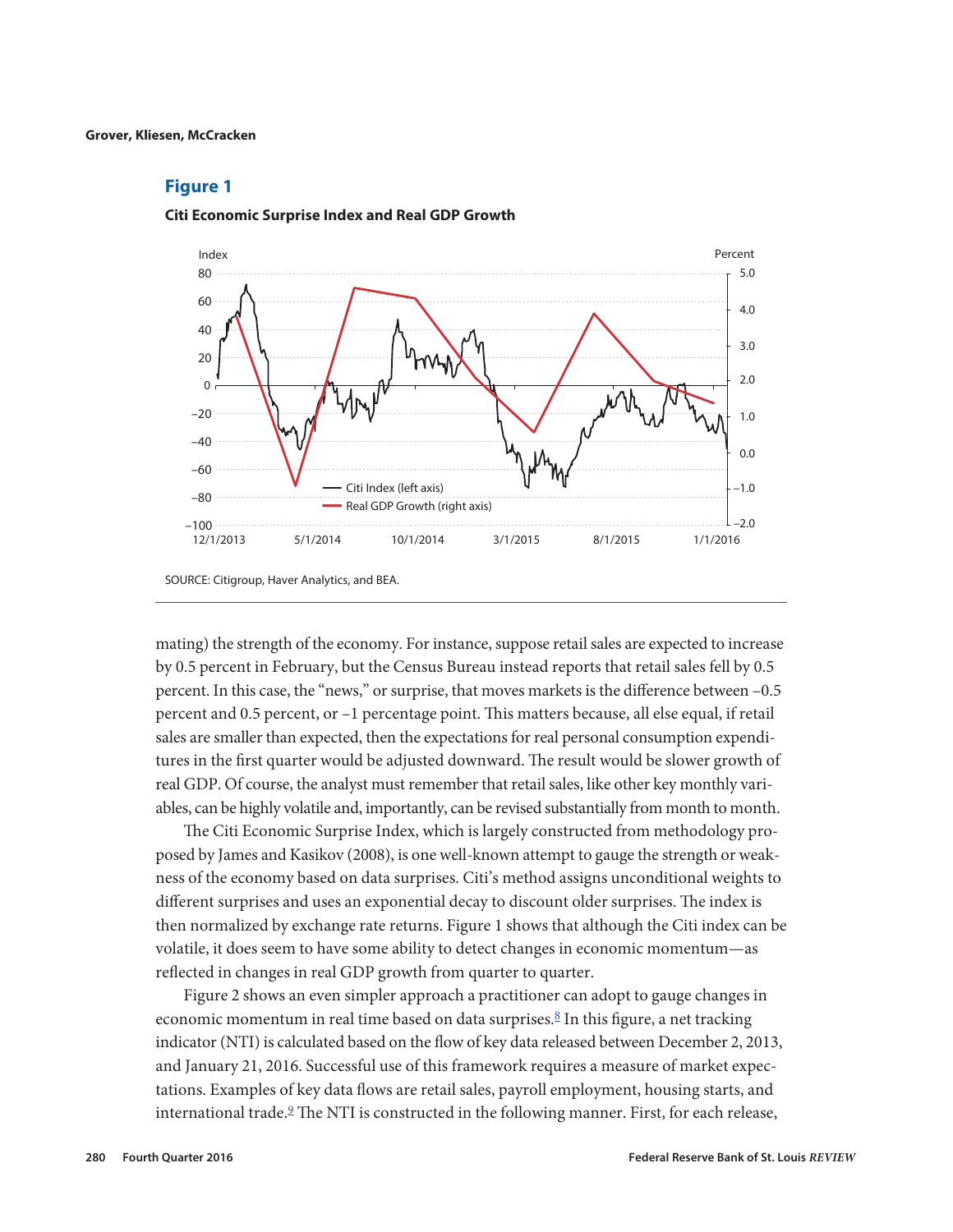

### <span id="page-4-0"></span>**Net Tracking Indicator and Real GDP Growth**

SOURCE: Authors' calculations, Haver Analytics, and BEA.

determine whether the data were weaker or better than expected relative to some measure of market expectations. Second, if the data were better than expected, arbitrarily assign a value of  $+1$ ; if weaker than expected, assign a value of  $-1$ . If the data met expectations, then assign a value of 0. Third, cumulate the indicator values  $(+1, -1, \text{and } 0)$  over the course of the time period. Figure 2 indicates that the NTI also does a reasonable job of tracking changes in economic momentum—as measured by the quarter-to-quarter change in real GDP growth.

Interpreting the NTI is relatively straightforward since it is conditional on one's assumption about the direction of the expected change in economic activity. And since much of the data feed directly into estimates of real GDP, or are indicators of economic activity more broadly, the NTI is thus one proxy for the expected change in real economic activity in a given quarter. But there are some significant drawbacks to this simplistic approach. Perhaps the most obvious is that each data point receives an equal weight. For example, the NTI gives the surprise component of consumer confidence the same weight as the surprise component of retail sales; the latter is more economically significant for estimating real GDP. In the next section, we develop a method for assigning weights to key data surprises and then mapping these weight-adjusted flows into a nowcast for current-quarter real GDP growth.

### **THE ECONOMIC NEWS INDEX**

In this section, we outline our approach to estimating an ENI that we then use to update BCC forecasts as we move across the current quarter.<sup>10</sup> Our methodology builds on the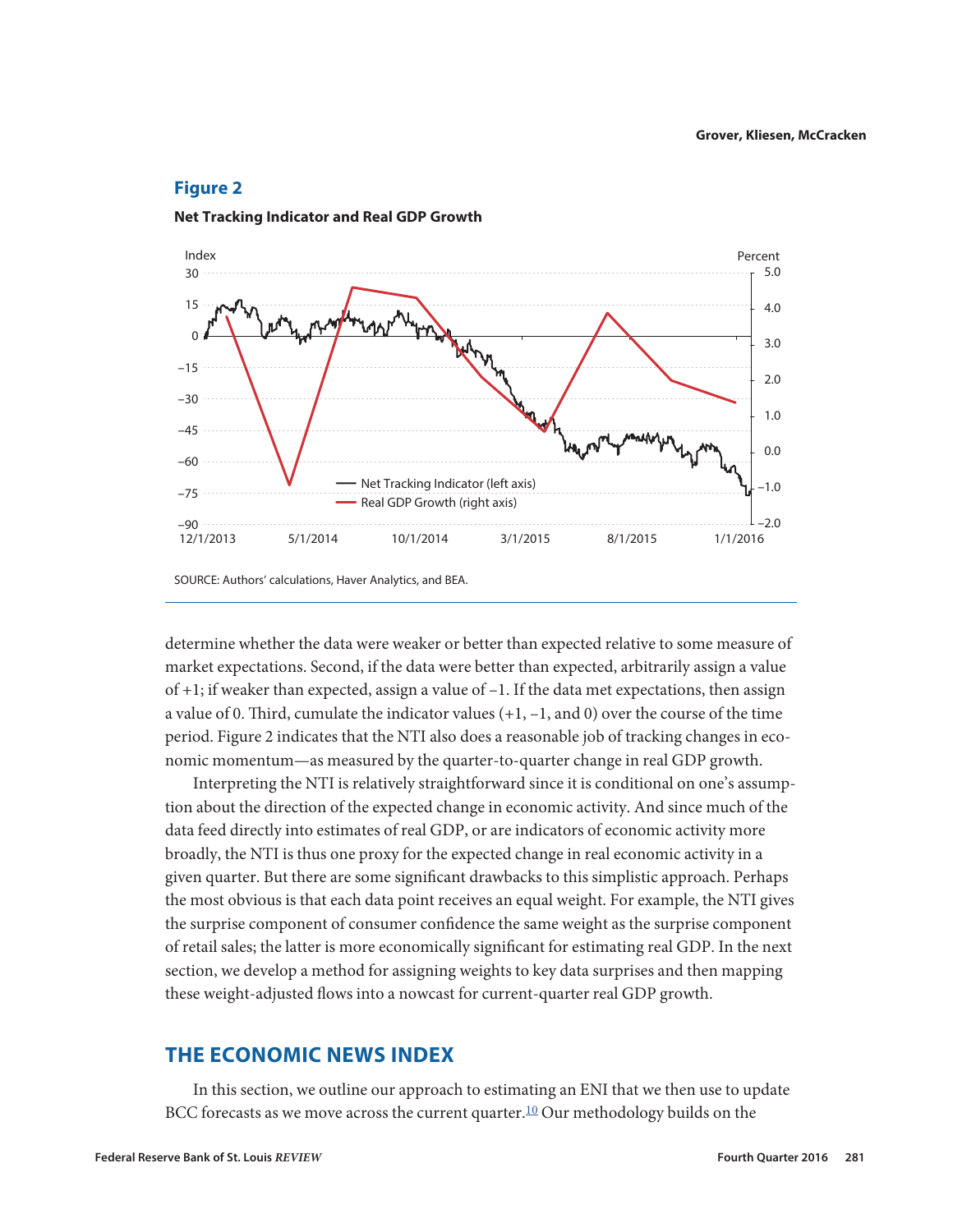<span id="page-5-0"></span>strengths of the NTI approach but in a manner that overcomes many of the NTI's shortcomings. Like the NTI and the Citi Economic Surprise Index, the ENI uses surprises as the predictors. Our approach uses both National Income and Product Accounts (NIPA) source data and non-NIPA data.

### *Data*

The predictors we use are the surprise component of common macroeconomic variables including, among others, the Institute for Supply Management (ISM) Purchasing Managers Index and the unemployment rate. As noted previously, the surprise component is just a forecast error—the difference between the value that is released by the statistical agency and the forecasted value for that individual series. The forecasts we use are those associated with the median responses of market participants surveyed by Action Economics. If there is a missing value, then survey results from Informa Global Markets are used. We do not revise the responses if the initial data value is subsequently revised.<sup>[11](#page-18-0)</sup> Our target variable is the percent change in quarterly real GDP, expressed as a compounded annual rate. All data are available starting in 1992:Q1.

While the target variable we want to forecast is current-quarter real GDP growth, the dependent variable in our model is not. Instead, we anchor our nowcasts to that of the BCC and in doing so define our dependent variable  $(y_t^{\dagger})$  used later) as their implied forecast error. Specifically,  $y_t$  is defined as the realized value of real GDP growth minus the BCC forecast from either the February, May, August, or November Blue Chip Economic Indicators reports corresponding to quarter *t* as the first, second, third, or fourth quarter of the year. These surveys are typically conducted on the first and second business days of the month and are released to the public three days after the surveys are returned. Since nearly all economic data for the quarter are released with a one-month lag, the current-quarter surprises are nearly all observed after the BCC current-quarter forecast from these four reports. Having defined  $y_t$  in this way, our nowcast of current-quarter real GDP growth follows from a two-step approach. First, we use a model to predict the forecast error  $(y_t)$  associated with the BCC forecast given the surprises obtained up to a given point within the quarter. We then simply add the BCC forecast to that value to obtain a nowcast of current-quarter real GDP growth.<sup>[12](#page-18-0)</sup>

One important assumption made for our model is the presence of a consistent timetable for the data releases. Typically, data releases follow a standard pattern, in that some are released early in the month, some are released mid-month, and some are released toward the end of the month. For example, the ISM manufacturing report is always released on the first business day of the month, and the employment report is usually though not always—released on the first Friday of the month. For each month of the quarter, we track 22 monthly frequency data releases. Additionally, we add the second and third estimates of the *previous quarter's* real GDP growth from the BEA. Thus, we have 68 data releases that we use to construct the surprises  $x_i$ ,  $i = 1, \ldots, 68$  within the current-quarter *t* that constitute our predictors of *yt*. Figure 3 shows these predictors and the order in which we assume they are released.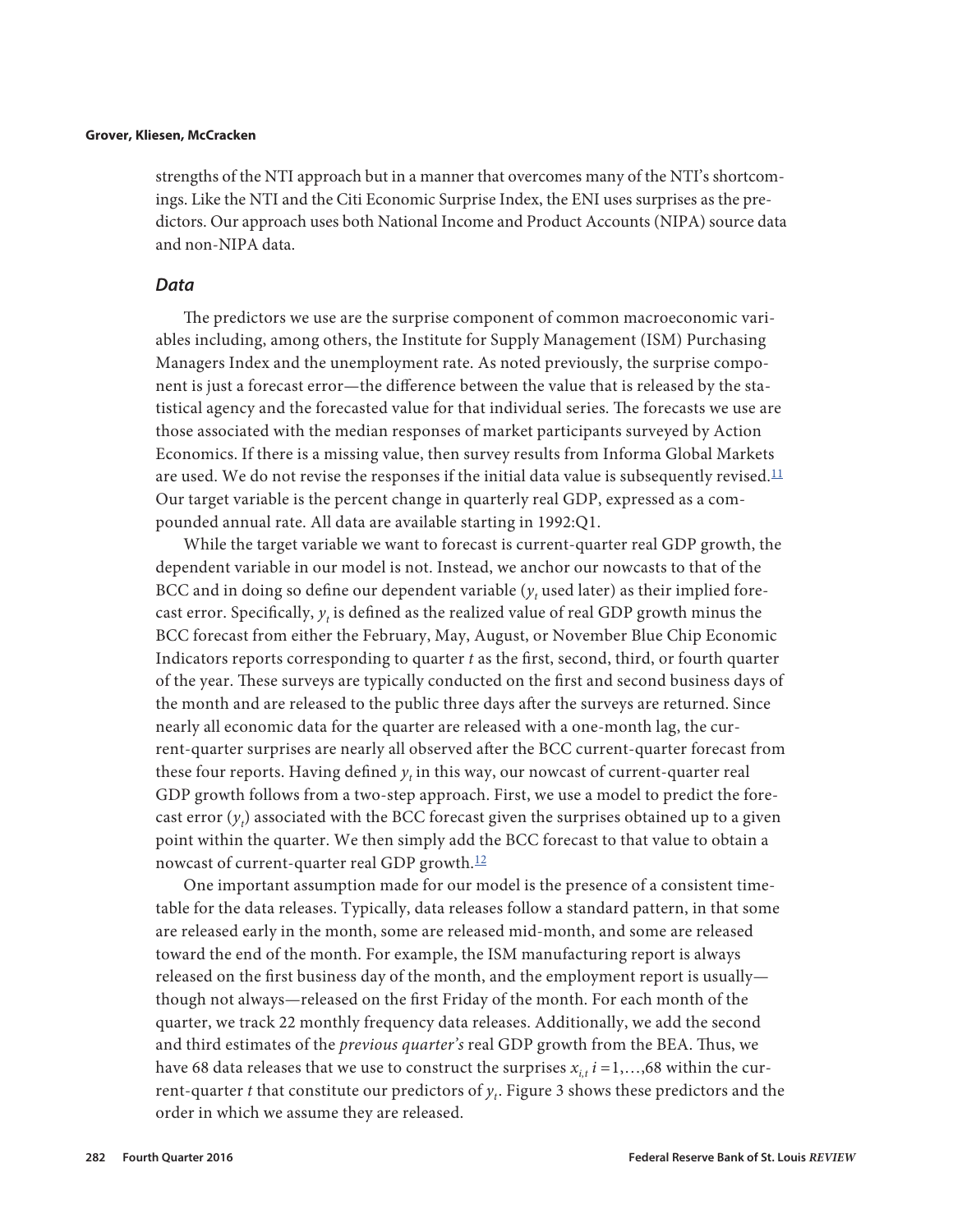| Month <sub>1</sub>                                          | Month <sub>2</sub>                                          | Month <sub>3</sub>                                          |
|-------------------------------------------------------------|-------------------------------------------------------------|-------------------------------------------------------------|
| Consumer Confidence Index (SA, 1985 = 100)                  | Consumer Confidence Index (SA, 1985 = 100)                  | Consumer Confidence Index (SA, 1985 = 100)                  |
| ISM: Manufacturing Composite Index (SA)                     | SM: Manufacturing Composite Index (SA)                      | ISM: Manufacturing Composite Index (SA)                     |
| Initial claims (SA, thousands)                              | Initial claims (SA, thousands)                              | Initial claims (SA, thousands)                              |
| Unemployment rate (SA, %)                                   | Unemployment rate (SA, %)                                   | Unemployment rate (SA, %)                                   |
| Employees on nonfarm payrolls (SA, M/M chg, thousands)      | Employees on nonfarm payrolls (SA, M/M chg, thousands)      | Employees on nonfarm payrolls (SA, M/M chg, thousands)      |
| Federal surplus/deficit (NSA, billions \$)                  | Federal surplus/deficit (NSA, billions \$)                  | Federal surplus/deficit (NSA, billions \$)                  |
| Retail sales (SA, M/M % chg)                                | Retail sales (SA, M/M % chg)                                | Retail sales (SA, M/M % chg)                                |
| M% chg)<br>Retail sales excluding motor vehicles (SA, M,    | Retail sales excluding motor vehicles (SA, M/M % chg)       | Retail sales excluding motor vehicles (SA, M/M % chg)       |
| Producer price index (SA, M/M % chg)                        | Producer price index (SA, M/M % chg)                        | Producer price index (SA, M/M % chg)                        |
| Core producer price index (SA, M/M % chg)                   | Core producer price index (SA, M/M % chg)                   | Core producer price index (SA, M/M % chg)                   |
| Business inventories (EOP, SA, M/M % chg)                   | Business inventories (EOP, SA, M/M % chg)                   | Business inventories (EOP, SA, M/M % chg)                   |
| Industrial production (SA, M/M % chg)                       | Industrial production (SA, M/M % chg)                       | Industrial production (SA, M/M % chg)                       |
| Capacity utilization rate: total industry (SA, %            | Capacity utilization rate: total industry (SA, %)           | Capacity utilization rate: total industry (SA, %)           |
| Housing starts (SAAR, millions)                             | Housing starts (SAAR millions)                              | Housing starts (SAAR, millions)                             |
| Consumer price index (SA, M/M % chg)                        | Consumer price index (SA, M/M % chg)                        | Consumer price index (SA, M/M % chg)                        |
| Core consumer price index (SA, M/M % chg)                   | Core consumer price index (SA, M/M % chg)                   | Core consumer price index (SA, M/M % chg)                   |
| Composite Index of [10] Leading Indicators (M/M % chg)      | Composite Index of [10] Leading Indicators (M/M % chg)      | Composite Index of [10] Leading Indicators (M/M % chg)      |
| New home sales (SAAR, millions)                             | New home sales (SAAR, millions)                             | New home sales (SAAR, millions)                             |
| New orders: durable goods (SA, M/M % chg)                   | New orders: durable goods (SA, M/M % chg)                   | New orders: durable goods (SA, M/M % chg)                   |
| Manufacturers' new orders (SA, M/M % chg)                   | Manufacturers' new orders (SA, M/M % chg)                   | Manufacturers' new orders, (SA, M/M % chg)                  |
| billions \$)<br>Trade balance: goods and services (BOP; SA, | Trade balance: goods and services (BOP; SA, billions \$)    | Trade balance: goods and services (BOP; SA, billions, \$)   |
| Consumer credit outstanding (EOP, SA, M/M chg, billions \$) | Consumer credit outstanding (EOP, SA, M/M chg, billions \$) | Consumer credit outstanding (EOP, SA, M/M chg, billions \$) |
| Real GDP: preliminary (SAAR, Q/Q % chg)                     | Real GDP: final (SAAR, Q/Q % chg)                           |                                                             |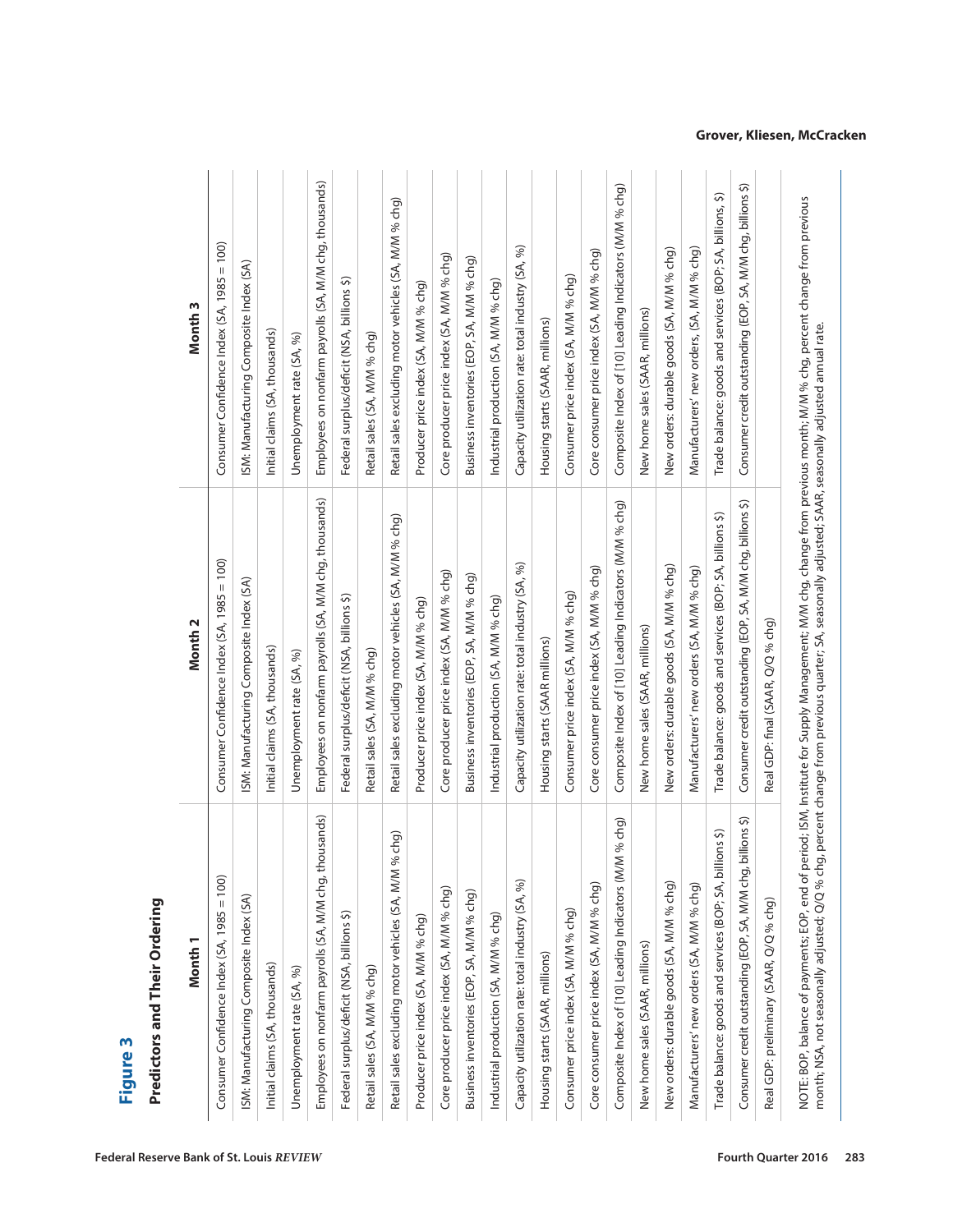#### **The Three-Pass Regression Filter**

As noted, we use the 3PRF to estimate the weights in our ENI. The main advantage of this approach is that it allows us to construct weights for the relevant surprises with an eye toward a specific dependent variable—in this case, the current-quarter forecast error associated with the BCC forecast for real GDP growth. As one would assume, given the name, construction of the 3PRF is available in a three-step procedure involving three distinct OLS regressions. Suppose we have *N* predictors *xi,t i* =1,…,*N* and a scalar dependent variable  $y_t$  observed sequentially across *T* quarters ranging from  $t = 1, \ldots, T$ . Suppose also that we have a proxy variable  $z_t$  that is contemporaneously correlated with the dependent variable.<sup>1</sup> The 3PRF follows the three stages below:

- (i) Run time-series regression of  $x_i$  on *z* for  $i = 1, \ldots, N$ ,  $x_{i,t} = \phi_{0,i} + z_t \phi_i + \varepsilon_{i,t}$ , retain slope estimate  $\hat{\phi}_i$ .
- (ii) Run cross-sectional regression of  $x_t$  on  $\hat{\phi}_i$  for  $t = 1,...,T$ ,  $x_{i,t} = \xi_{0,t} + \hat{\phi}_i f_t + u_{i,t}$ , retain slope estimate  $\hat{f}_t$ .
- (iii) Run time-series regression of *y* on the predictive factor  $\hat{f}_t$ ,  $y_t = \beta_0 + \hat{f}_t \beta = \eta_t$ , delivers forecast  $\hat{y}_{T+1} = \hat{\beta}_{0,T} + \hat{f}_{T+1}\hat{\beta}_T$ .

The first two stages "automatically" create the weights  $w_{i,t}$  used to define the index  $\hat{f}_t = w_{1,T}x_{1,t} + ...$  +  $w_{N,T}x_{N,t}$  that is an output of the second stage. The final stage is simply a regression that uses the index to predict the dependent variable. A closed-form solution for these weights can be found in equation (2) of Kelly and Pruitt (2015).

 $1$  See Kelly and Pruitt (2015) for a discussion of and examples of proxy selection. We use the default proxy in which we simply set *z* equal to *y.*

### *Methodology*

Our index is a linear combination of the 68 predictors  $x_i$ ,  $i = 1, \ldots, 68$ . We construct these weights using the three-pass regression filter (3PRF) developed by Kelly and Pruitt (2015) (see the boxed insert). Before delineating this approach it is useful to describe why we do not use the more common factor-based approach based on principal components alluded to earlier. This may seem odd given that the principal components method is quite standard and is the basis for the construction of many economic indexes—such as the Chicago Fed National Activity Index (CFNAI) and the St. Louis Fed Financial Stress Index (STLFSI). It may seem even odder given that some studies, including Brave and Butters (2014), have shown that the CFNAI can be useful for predicting real GDP growth. Our rationale is based on the difference between the data used to construct the CFNAI and the data we use to construct our index. Put simply, the CFNAI is based on a number of series, including industrial production, that are already known to be useful for predicting real GDP growth and hence it is not surprising that the CFNAI, which is just a linear combination of these series, might be useful for predicting real GDP growth.

In contrast, our dataset does not include industrial production per se, but rather includes only the news component associated with the industrial production release. Since a priori there is no reason to think this would be a useful predictor of the current-quarter forecast error associated with the BCC forecast for real GDP growth, there is no reason to think that a principal-components-based factor would be useful for predicting it either. Mathematically,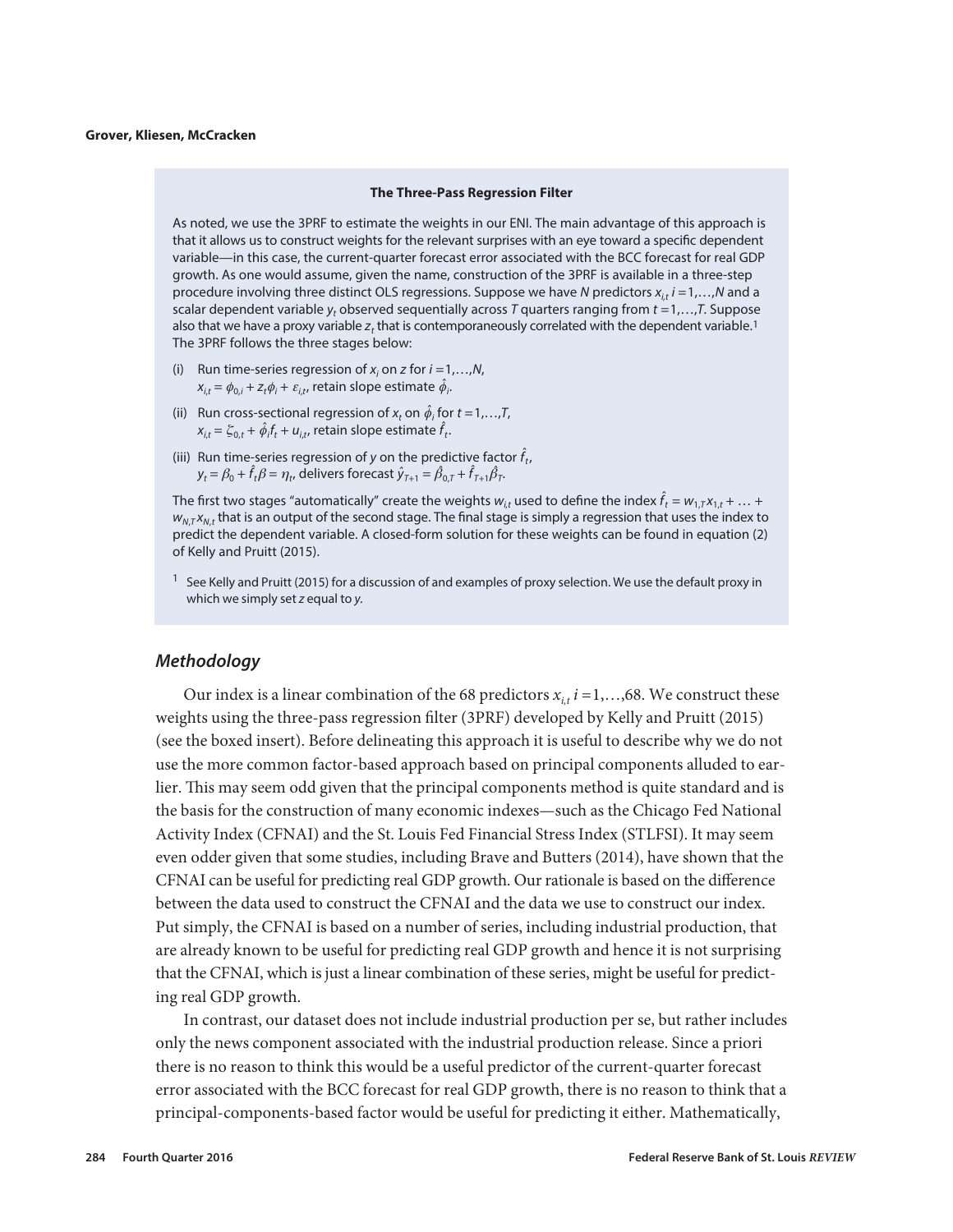<span id="page-8-0"></span>factors estimated using principal components are chosen to maximize the percent of variation in the predictors  $x_i$ , explained by that factor without any reference to any dependent variable  $y_t$  that we are trying to predict. The 3PRF is one approach to linking construction of the factor relative to the dependent variable you want to predict. Specifically, it is explicitly designed to estimate the factor (i.e., index) in such a way as to maximize the covariation between the predictors  $x_{i,t}$  and the dependent variable  $y_t$ .<sup>13</sup> It is also worth noting that unlike the NTI, which arbitrarily determines whether a data release is better or worse than expected, and with equal weights, the 3PRF does not take a normative stance on the data. Rather, the weights are allowed to reflect predictive content for the dependent variable.

**Time-Varying Versus Fixed Weights.** We experiment with two different methods for estimating the weights for the data surprises and constructing the subsequent forecasts. The first approach is perhaps the most natural. As we move across time within the quarter from one data release to the next, the number of predictors that we know increases and hence the number of surprises used to construct the index increases. For example, suppose we are constructing the index at the end of February—the end of the first month of incoming data. When we apply the 3PRF, we obtain a collection of weights for those 23 (*N*) surprises. Our index is then the sum of the products of the 23 surprises and their weights estimated on that day. Now consider the last day of March. When we apply the 3PRF, we obtain a collection of weights for the 46 (*N*) surprises currently available. As before, our index is then the sum of the products of the 46 surprises and their weights estimated on that day. This approach implies that the weights on the surprises obtained in February are time-varying in the sense that as more surprises are realized across the quarter, the weights on the surprises obtained in February change. Of course, the same is true for the surprises obtained in March as we reapply the 3PRF across releases obtained in April.<sup>[14](#page-18-0)</sup>

To clarify this approach, suppose we just obtained the *i*th surprise  $x_{i,T+1}$  (for  $i = 1,...,68$ ) in quarter  $t = T + 1$  and suppose we have  $T$  historical quarters. We apply the 3PRF to the historical surprises  $x_{1,t},...,x_{i,t}$  for  $t=1,...,T$ . This produces weights  $w_{1,T}^{(i)},...,w_{i,T}^{(i)}$  that can be used to construct the index  $\hat{f}_{i,T+1} = w_{1,T}^{(i)} x_{1,T+1} + \ldots + w_{i,T}^{(i)} x_{i,T+1}$  associated with all surprises received as of the *i*th release in quarter  $T + 1$ . The 3PRF uses this index to construct a forecast of the dependent variable in quarter *T* + 1 based on an ordinary least squares (OLS) regression of the form  $y_t = \beta_{0i} + \beta_i \hat{f}_{i,t} + \varepsilon_{i,t}$  for  $t = 1,...,T$ . This forecast takes the form  $\hat{y}_{i,T+1} = \hat{\beta}_{0i,T} + \hat{\beta}_{i,T} \hat{f}_{i,T+1}$ , where  $(\hat{\beta}_{0i,T},\hat{\beta}_{i,T})$  denote the OLS regression coefficients associated with using all data releases up to the *i*th data release using observations *t* = 1,…,*T*.

We described the time-varying approach as intuitive because we update the index weights  $w_{1,T}^{(i)}$ ,..., $w_{i,T}^{(i)}$  and "model"  $y_t = \beta_{0i} + \beta_i \hat{f}_{i,t} + \varepsilon_{i,t}$  as we move across data releases, as is typically done in forecasting. In contrast, our second method might seem less intuitive because we really have only one set of weights and one common model that we use throughout the quarter. In this approach, we estimate the weights once using all 68 surprises obtained throughout the entire quarter. The index weights and regression model coefficients are identical to those constructed using the time-varying approach when *i* = 68. However, when we construct the value of the index $\hat{f}_{i,T+1}$  in quarter  $T$  + 1, we layer in an additional assumption—that any surprises arriving later in the quarter will all be zero. This implies that for each *i*,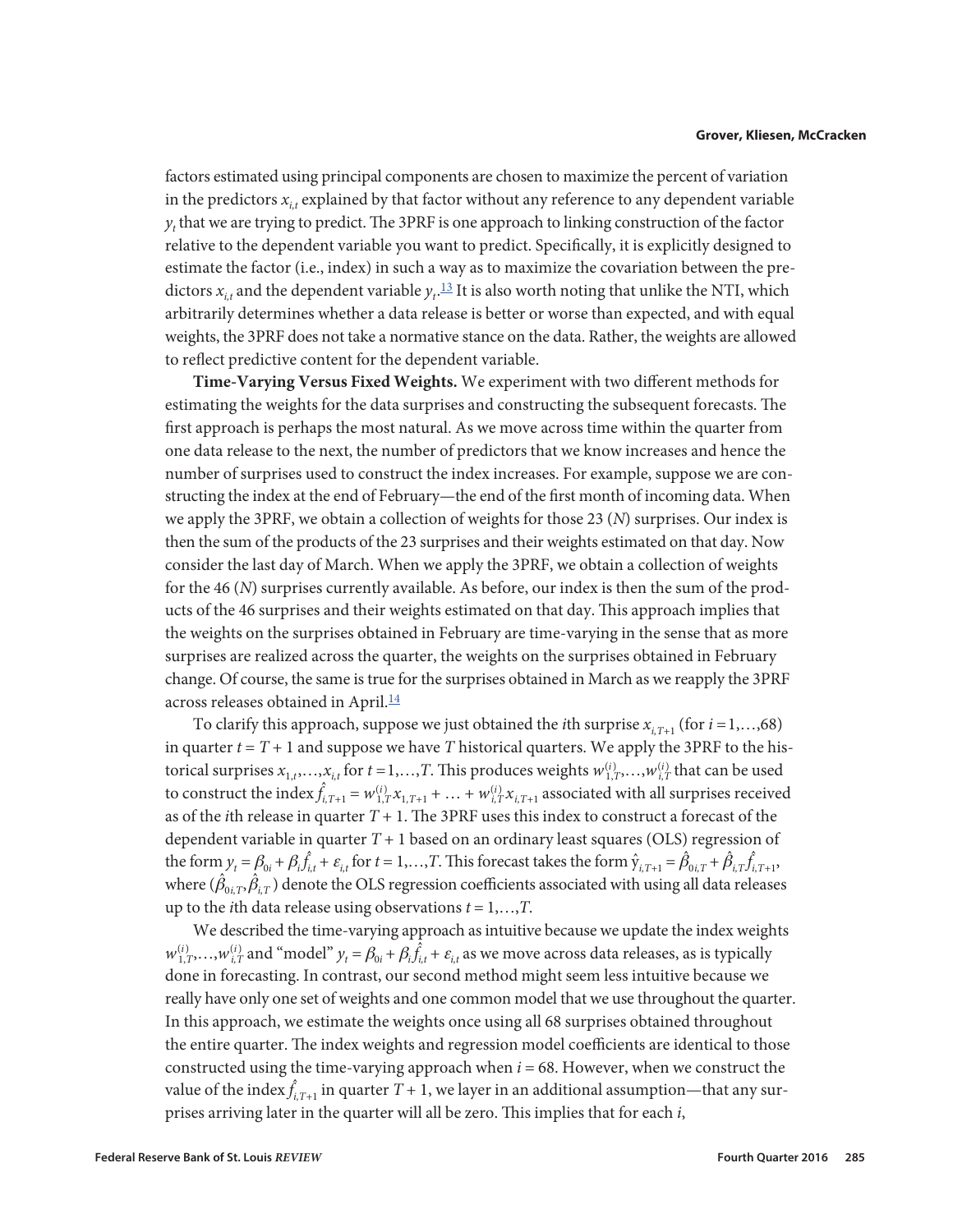### **Figure 4**

**Weights at the End of the First, Second, and Third Months of the Quarter (2015:Q4)**

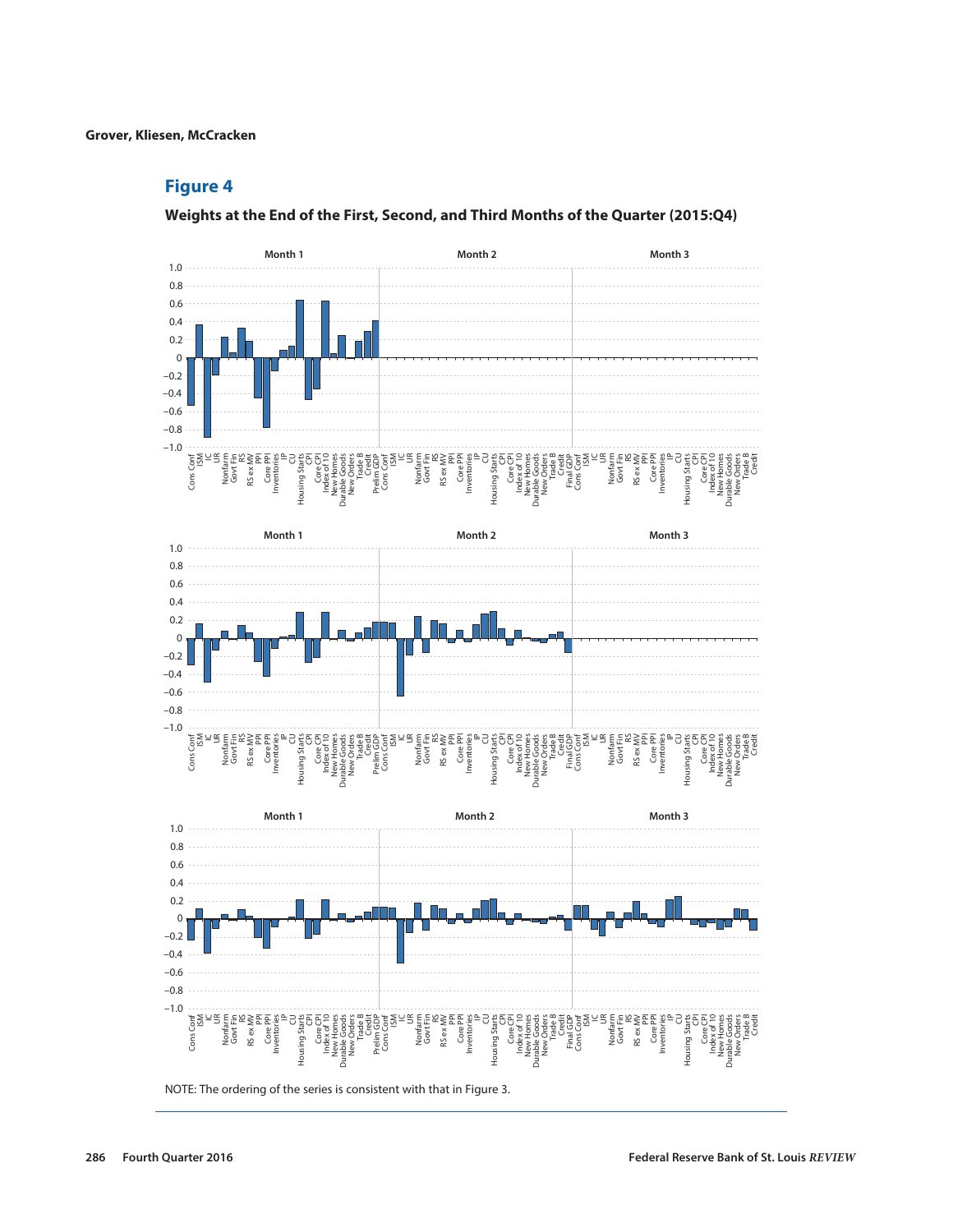$$
\hat{f}_{i,T+1} = w_{1,T}^{(68)} x_{1,T+1} + ... + w_{i,T}^{(68)} x_{i,T+1} \text{ and } \hat{y}_{i,T+1} = \hat{\beta}_{0,68,T} + \hat{\beta}_{68,T} \hat{f}_{i,T+1}.
$$

<span id="page-10-0"></span>Figure 4 plots the weights for each of the 68 series when estimated using surprises observed through the end of the first, second, and third data-release months of 2015:Q4. For this exercise, the dependent variable is defined using the advance release of GDP. The ordering is consistent with that in Figure 3. A few notable features from Figure 4 are worth highlighting.

- i. The weights for a given predictor can be positive or negative depending on when the data are released within the quarter. For example, at the end of the first month, the surprise associated with the first release of the new home sales variable is given a positive weight of 0.05 and at the end of the second month, the weight associated with the second release of new home sales is given a positive weight of 0.004. But at the end of the third month, the weight given to the third release of new home sales is set at –0.11.
- ii. The weights associated with a predictor in a given month can change magnitude as the weights are updated across the quarter. For example, the weight on the surprise component of industrial production in the first month of the quarter changes from 0.08, to 0.01, to 0.001 when the weights are re-estimated at the end of the three months. Put differently, while the first industrial production release of the quarter remains a positive signal for the quarter, its importance declines as we move within a quarter.
- iii.The magnitudes of the weights for a given data release depend on when the release occurs within the quarter. As an example, the weights on the most recent industrial production release vary from 0.08, to 0.15, to 0.22 as we transition from the first through the third months of the quarter. Apparently, an unexpected positive surprise to industrial production means more later in the quarter than earlier in the quarter.
- iv.In many cases the signs are intuitive: Initial claims always has a negative sign. Capacity utilization always gets a positive sign. The ISM always gets a positive sign. Even so, there are some oddities. As an example, while consumer confidence always gets a negative weight in the first month, it always gets a positive weight in the second and third months.

### *Economic News Index Plots*

While the weights are modestly interesting in their own right, the ultimate goal is to construct the ENI itself. Figure 5 provides examples of the paths of this index across 2015:Q4 for each of the two weighting schemes using the advance release of GDP to define the dependent variable. For some perspective on the variability in these paths, we also provide a shaded area that represents the range of the pointwise 5th and 95th percentiles of the empirical distribution of all paths dating back to  $2000:Q1<sup>15</sup>$  The solid gray line in the middle of the shaded area represents the pointwise median of the historical paths. Since the horizontal axis reads through time with respect to the data release ordering, and the index is zero mean by construction, the vertical axis can be interpreted as indicative of whether the incoming data have on net come in stronger or weaker than expected as of the most recent data release.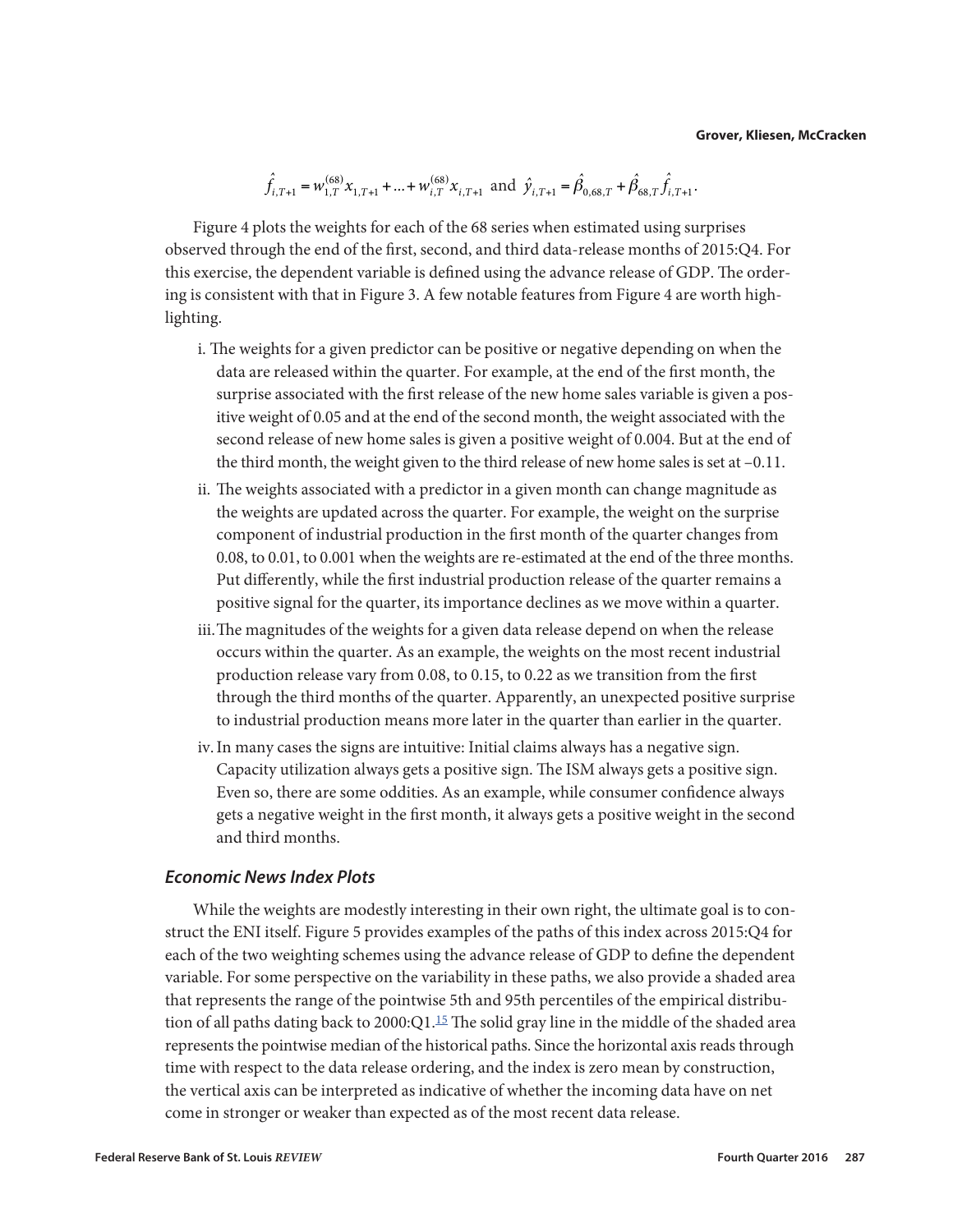### **Figure 5**

### **Historical Paths of the Economic News Index**





### **B. ENI Using Time-Varying Weights**



NOTE: The ordering of the series is consistent with that in Figure 3.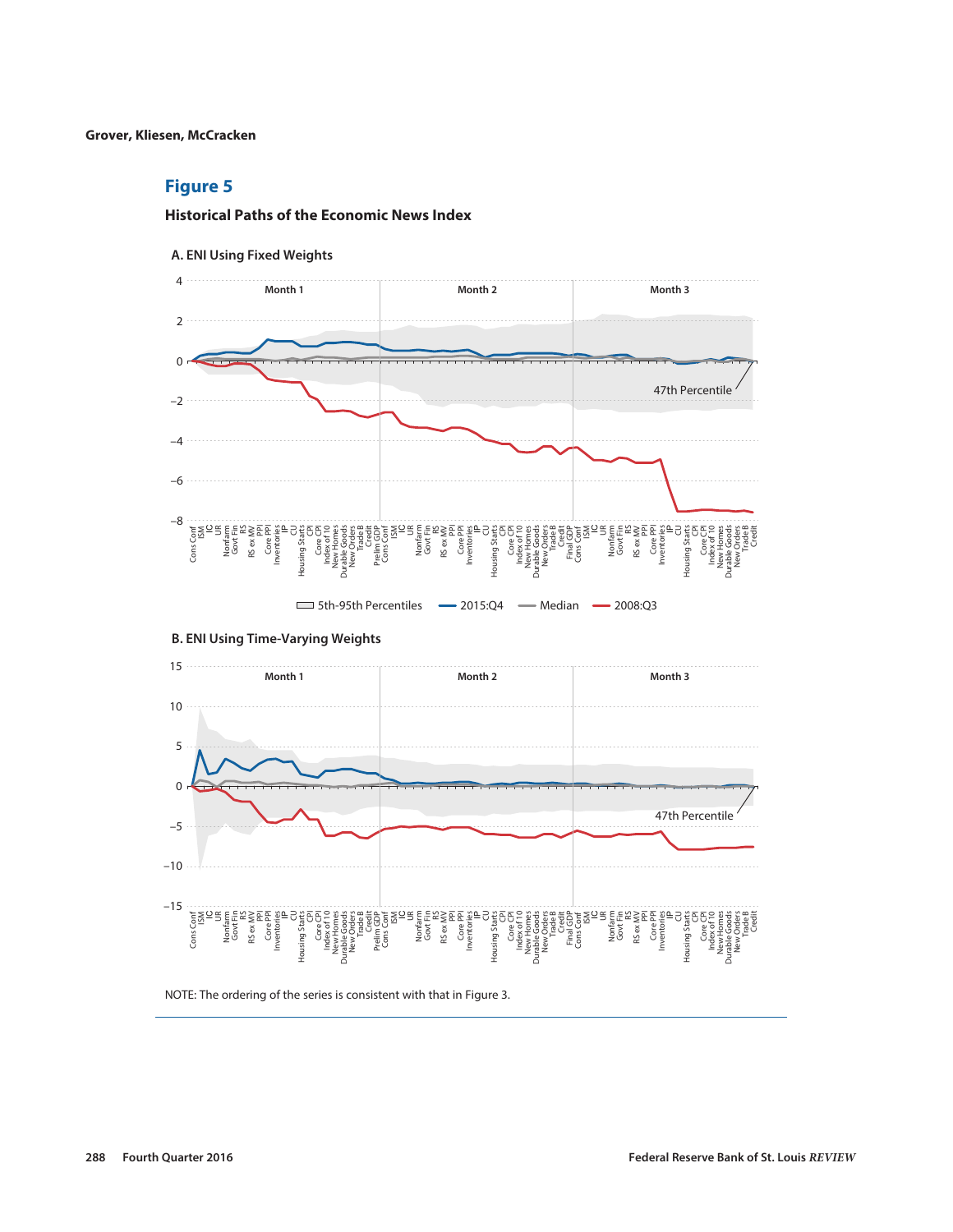Panel A of Figure 5 shows the paths for the ENI constructed using fixed weights. As we move across the quarter, the 5th and 95th percentiles tend to spread out monotonically, reaching levels near  $\pm 2$  by the end of the quarter. Throughout the quarter the distribution of paths seems to be fairly symmetric around zero, which is the mean value of the index. Perhaps not surprisingly, the median path lies near the mean, though we should note there are no restrictions imposing such.

Panel B of Figure 5 provides the same type of plot but for weights re-estimated across the quarter. The main difference between this plot and the previous one is that in this case, the shaded area immediately spikes outward at the beginning of the quarter. Apparently there is a lot of variance associated with estimating the ENI when very few data releases are available to construct the index. While reasonably intuitive, this variance is not predetermined in any way. As more information becomes available, variability in the index declines before converging at levels near ±2 by the end of the quarter.

In both panels, we also plot the path of the ENI for 2015:Q4. In both cases, the incoming data during the month of November were suggestive of upward revisions in the BCC forecast. But as we proceeded into December, the index slowly began to decline before essentially converging to zero by the time we got into January 2016. At this point, the index was indicating that, on net, the incoming data had been neutral and the original BCC forecast was on target.

In both panels, we also plot the path of the ENI as we moved across 2008:Q3. We emphasize this path because it gives some indication of how the ENI behaves in an "abnormal" period such as the one the economy experienced heading into the Great Recession. During the first few weeks of August 2008, the index behaved relatively normally, lying well within the 5th and 95th percentiles. But by the time of the first release of industrial production, the ENI had declined sharply and continued to decline consistently until the third release of industrial production—at which point the ENI collapsed. Not surprisingly, following the first release of industrial production, nearly the entire path forms the lower bound of the empirical distribution of all paths of the ENI since 2000:Q1.

The upper tail of the empirical distribution of paths of the ENI is not so clearly defined by a singular event. In unreported results, we are able to establish that roughly two-thirds of the maximal values of the index are achieved in either 2001:Q4 or 2006:Q1. In the former, the BCC forecast was –1.9 percent, while the advance release was 0.2 percent. For the latter, the BCC forecast was 4.1 percent, while the advance release was 4.8 percent. In both cases, the path of the ENI suggested upward revisions to the BCC nowcast of current-quarter real GDP growth.

### **FORECASTING EXPERIMENTS**

In this section, we provide empirical evidence on the usefulness of the ENI as a predictor for current-quarter real GDP growth. To do so, we perform a sequence of pseudo out-ofsample nowcasting exercises starting in 2010:Q1 and proceeding through 2015:Q4. This gives us 24 quarters of forecasts for each of the 68 data releases. For each release we consider forecasts made using the time-varying weights and forecasts made using the fixed weights. In addition, we consider two dependent variables: one defined using the advance release of real GDP and one defined using the first revision.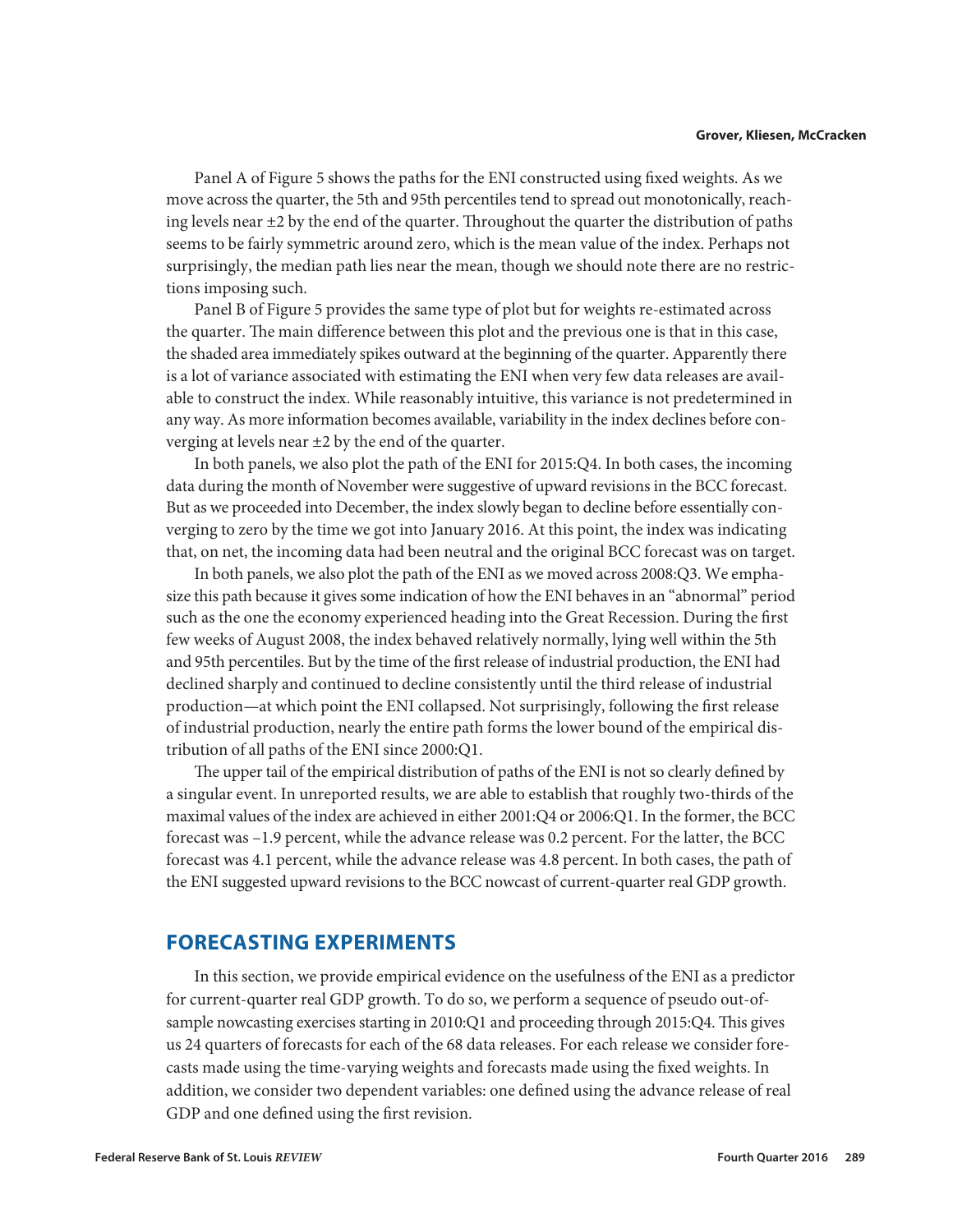### **Figure 6**

### **Forecast Accuracy for Advance GDP Estimate (2010:Q1–2015:Q4)**

### **A. Squared Errors: Fixed Weights**





#### **B. Squared Errors: Time-Varying Weights**

NOTE: The news release numbers reflect the ordering of series in Figure 3. BC, Blue Chip.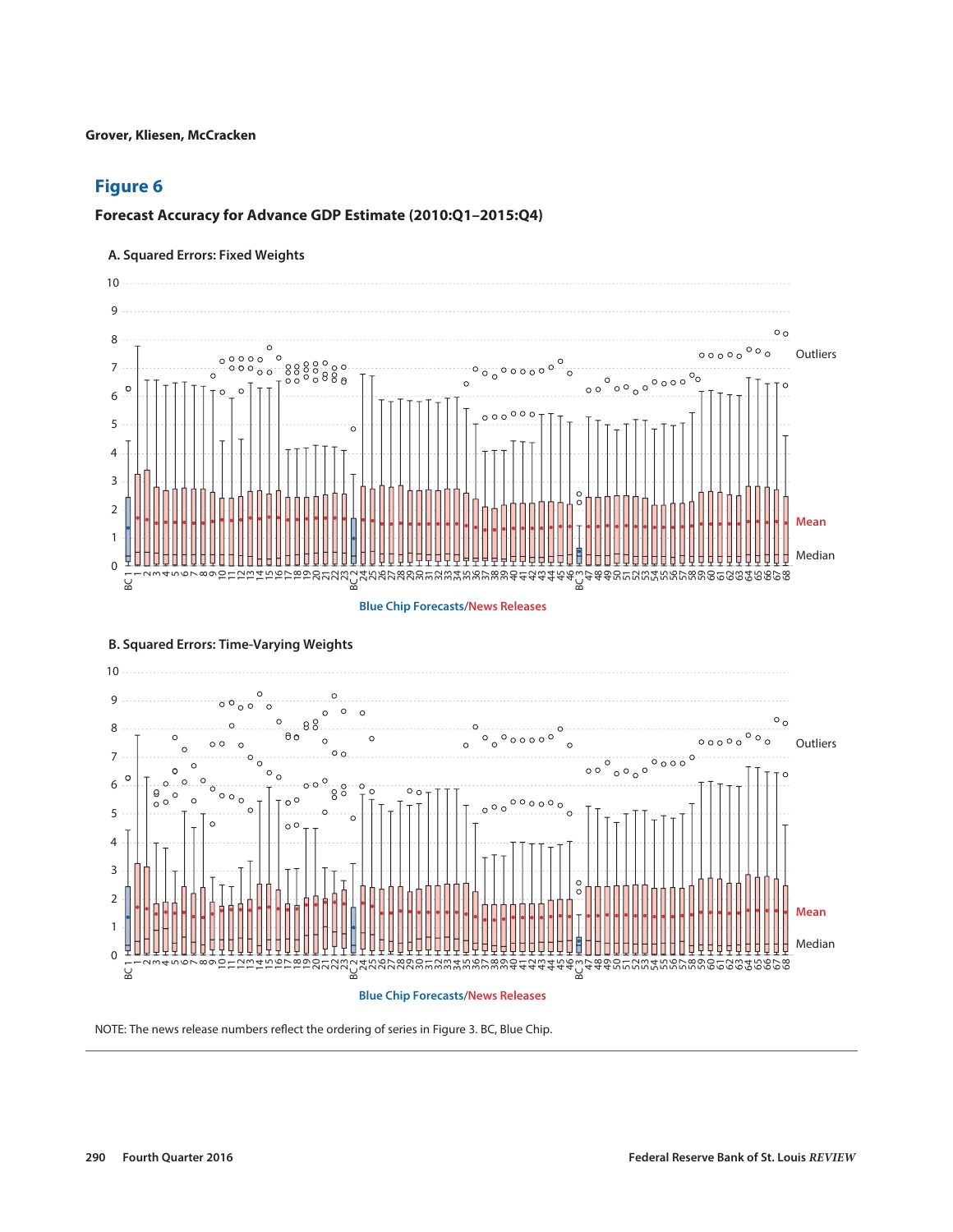### **Forecast Accuracy for First Revision of GDP Estimate (2010:Q1–2015:Q4)**

#### 16  $\circ \circ \circ \circ$  $\circ \circ \circ \circ \circ$  $\circ$ 14  $0^{\circ}0^{\circ}$ 00000  $0000$  $0000$  $\circ$   $\circ$  $\circ$   $\circ$ **Outliers** 12  $\frac{1}{2}$  $8.800$  $10^{9}$  $O$  O  $000000$  $\circ$  $\circ$   $\circ$   $\circ$ 8  $000$  $\circ$   $\circ$  $\begin{smallmatrix}0&&&&0&0\0&0&0&0&0\0&0&0&0&0\end{smallmatrix}$  $\circ$  $\circ$   $\circ$  $\circ$   $\circ$  $\theta$  $\theta$ 888  $000088$ 6  $000$  $0000000$  $0000$ 4 **Mean** 2 Median 0  $\overline{1}$  $\overline{C}$  $\overline{3}$  $\overline{5}$ 6  $\overline{ }$  $\infty$  $\sigma$  $\overline{a}$  $\overline{C}$  $\frac{1}{2}$ 14 15 16 17  $\frac{8}{2}$ 19  $\approx$ 21 22 23 BC 2 24 nghagas nanangnang 41 42 43 44 45 46 BC 3 47 48 49 50 51 52 53 54 55 56 57 58 59 60 61 62 63 64 65 66 67 68 4  $\equiv$ BC 1 **Blue Chip Forecasts**/**News Releases**

### **A. Squared Errors: Fixed Weights**



### **B. Squared Errors: Time-Varying Weights**

NOTE: The news release numbers reflect the ordering of series in Figure 3. BC, Blue Chip.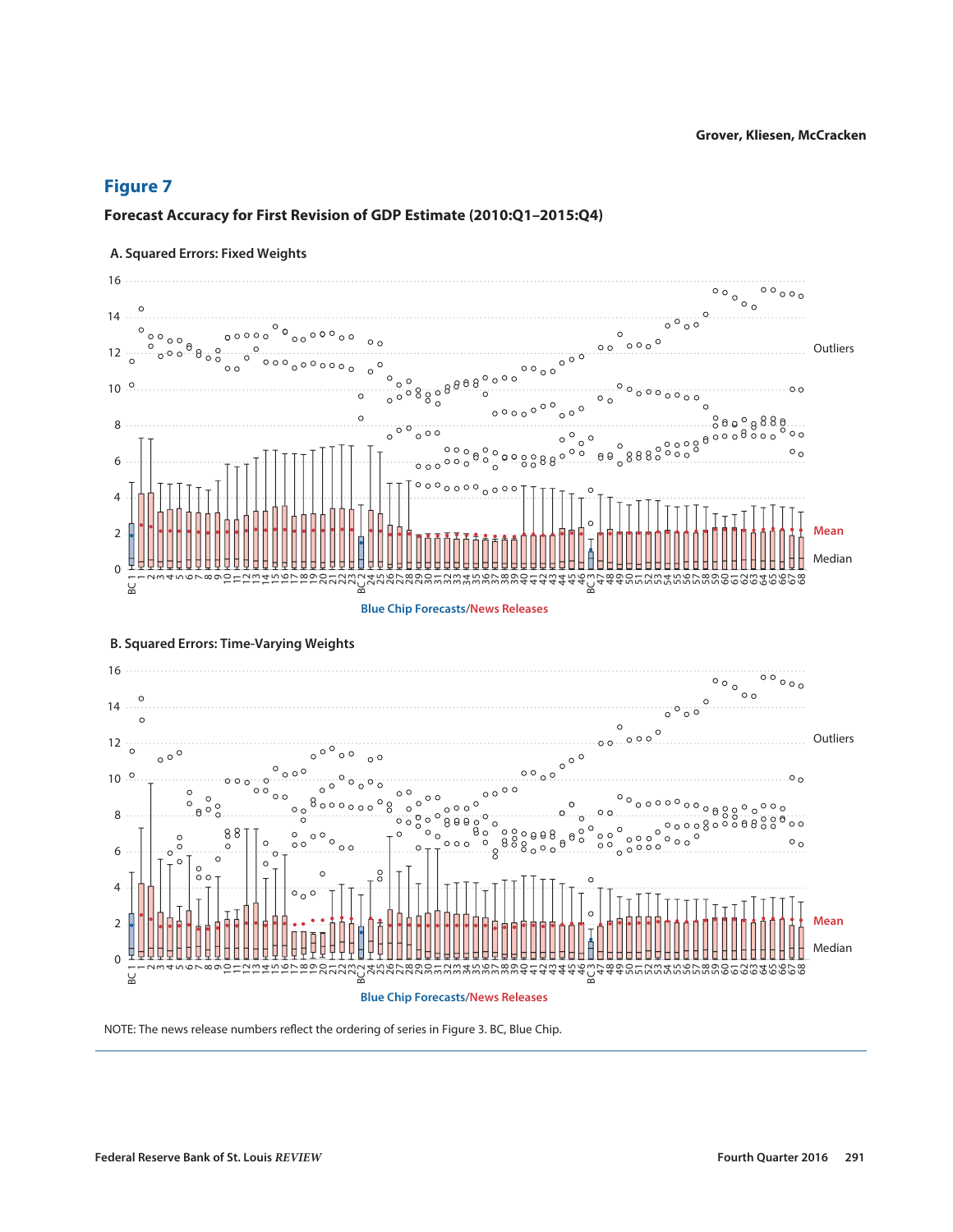#### <span id="page-15-0"></span>**Median Squared Errors for Advance GDP Estimate (2010:Q1–2015:Q4)**



NOTE: The news release numbers reflect the ordering of series in Figure 3. BC, Blue Chip.

For each permutation of the weights, the data release, and the dependent variable we obtain 24 squared forecast errors. Figures 6 and 7 show these using box-and-whisker plots. For comparison, we also construct the same for the three BCC forecasts—one for each month—and insert them at the beginning of each data-release month across the quarter. In each box-and-whisker plot a shaded rectangle (box) represents the range from the 25th to 75th percentile, a dash within the rectangle represents the median, and a solid circle represents the mean. Vertical lines (whiskers) extending out of each box represent the spread of observations 1.5 interquartile ranges above the 75th percentile or below the 25th percentile.<sup>[16](#page-18-0)</sup> Open circles outside the range of the whiskers represent outliers.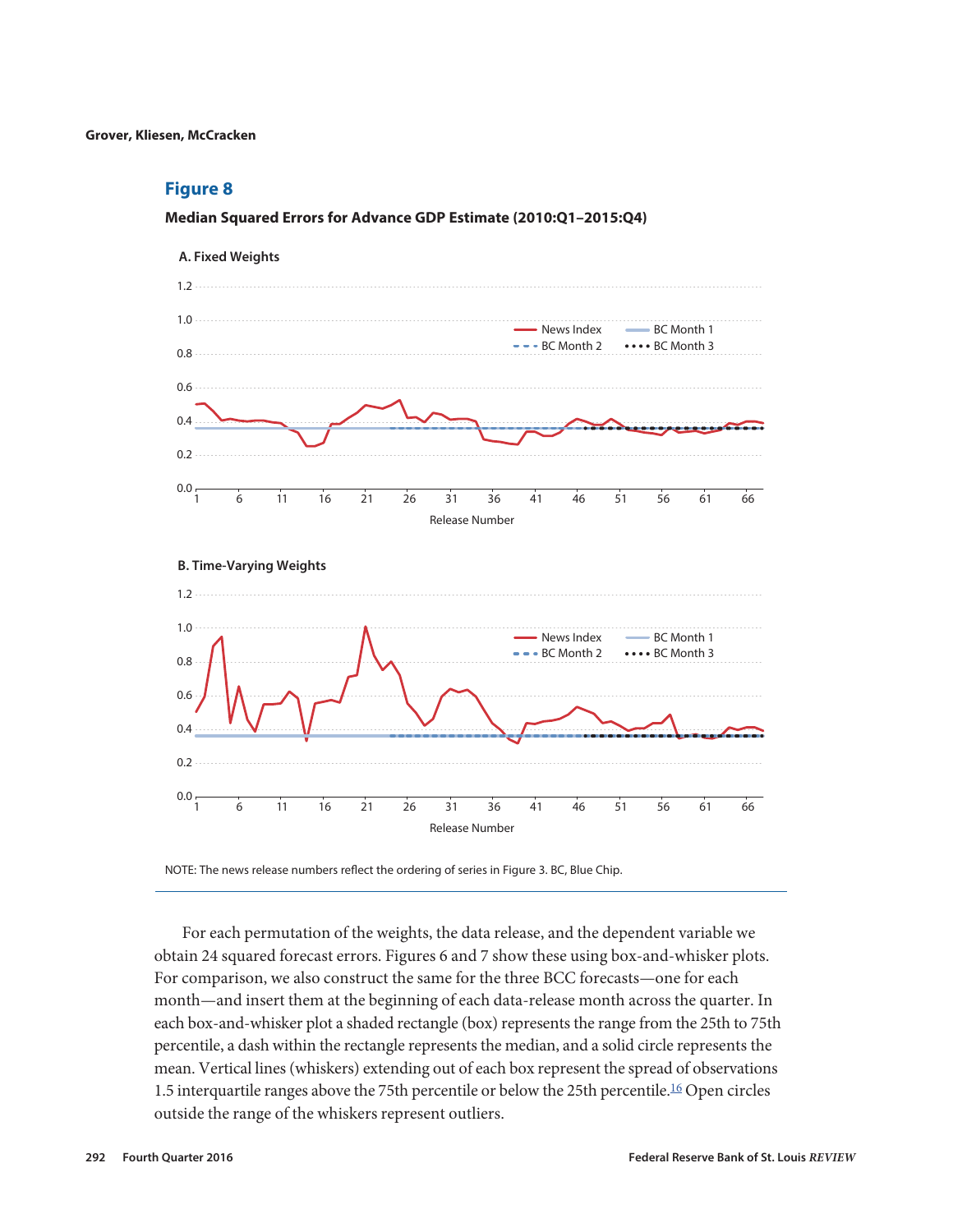### **Median Squared Errors for First Revision of GDP Estimate (2010:Q1–2015:Q4)**



NOTE: The news release numbers reflect the ordering of series in Figure 3. BC, Blue Chip.

There are a number of takeaways from these plots. Perhaps the most obvious is the cloud of large outliers that exists for each plot. In most cases, there are more outliers associated with forecasts made from the news index than those that arise from the BCC forecasts. This is not surprising since the BCC is a consensus forecast and hence outlier forecasts are smoothed over by taking the median value from the survey. This immediately leads to the second observation that the mean squared errors associated with the ENI-based forecasts all tend to be much higher than those associated with the BCC forecast, especially moving into the second and third months of the quarter.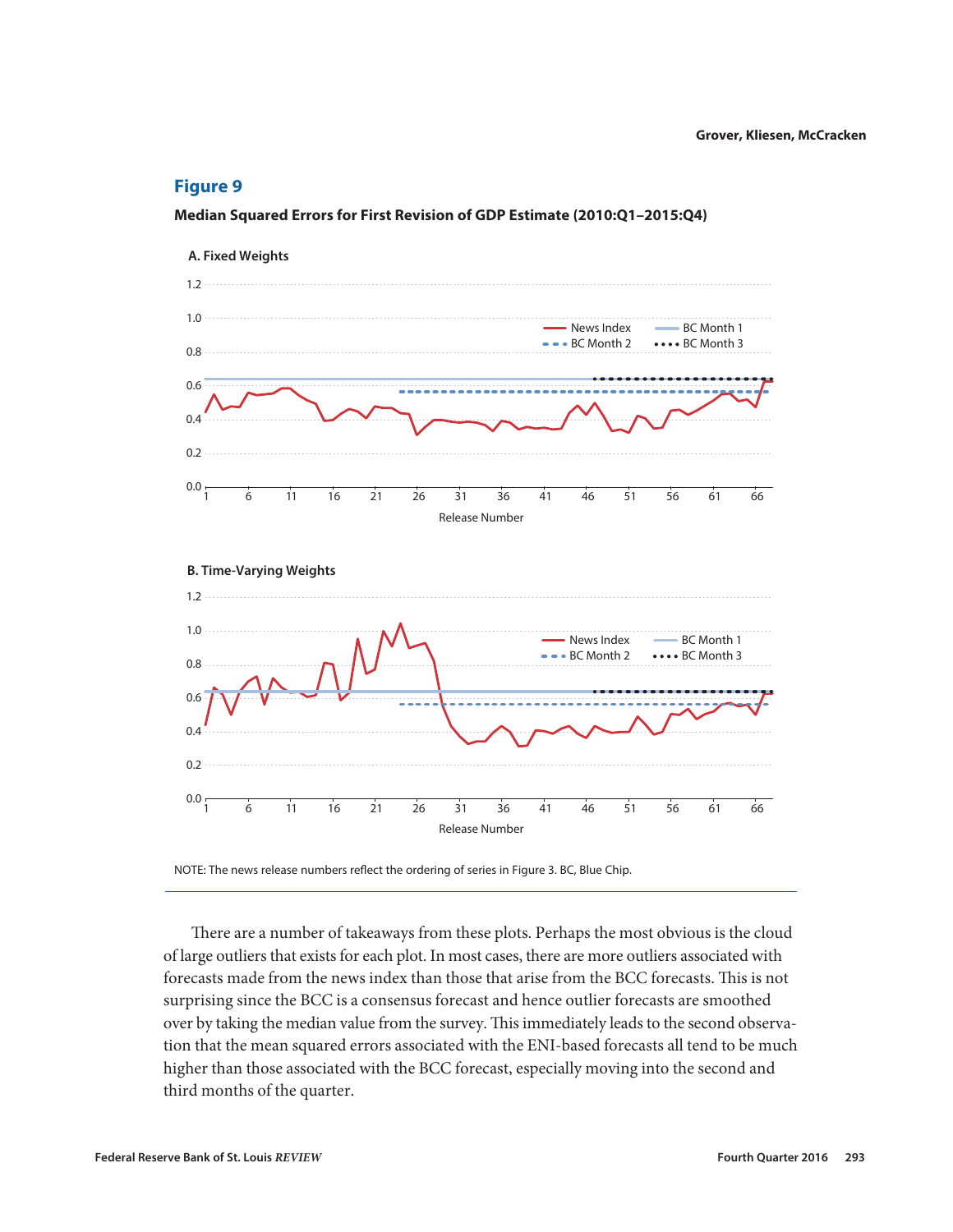One interpretation of the plots is that the news index is not useful for prediction relative to the BCC forecasts. One could certainly reach that conclusion if we focused exclusively on the means of the distributions. But a closer look shows that the median squared errors from the news index are similar to and often lower than those associated with the BCC forecasts. This is particularly true when the target variable is constructed using the first revision of real GDP. To see this more clearly, consider Figures 8 and 9. Here we highlight the path of the median squared errors as we move across the quarter from one data release to the next. Note that we also do this separately for each of the three BCC forecasts across the quarter.

Figure 8 shows the paths for the median squared errors across data releases when the advance release of GDP is used to define the dependent variable. Panel A shows the paths constructed with fixed weights, while Panel B shows those constructed with time-varying weights. When fixed weights are used, the news index usually performs about the same as the BCC (which just happens to have the same median squared error regardless of which month within the quarter it is released). This is less true when time-varying weights are used to construct the index. In fact, the median squared error is very volatile during the first month—a not unexpected outcome given the volatility in the historical paths indicated in the shaded region on Panel B of Figure 5.

Figure 9 reports the same median squared error paths as Figure 8 but uses the first revision of GDP to define the dependent variable. Here we find that when fixed weights are used, the news index usually performs better than the BCC and does so at nearly all intraquarter horizons. And when the time-varying weights are used, the news index tends to perform better than the BCC but only during the second and third months of the quarter.

### **CONCLUSION**

In this article, we introduce an economic news index (ENI) intended for use as an input for constructing nowcasts of current-quarter real GDP growth. The index is a weighted average of the "news" that arrives throughout the current quarter as various macroeconomic data are released. The weights are chosen relative to the predictive content of that news event for current-quarter real GDP growth using the three-pass regression filter developed in Kelly and Pruitt (2015). As such, at any given time throughout the quarter, a positive value of the index suggests that, on net, the incoming news has been better than expected for real GDP growth and vice versa if the index value is negative.

We evaluate the predictive content of the index using a variety of forecasting exercises. The results indicate that relative to the BCC forecasts of real GDP growth, the ENI can sometimes be volatile and produce forecasts that are very inaccurate. And because even a few very inaccurate forecasts can affect the mean squared error, it is almost always the case that the BCC forecast has a lower mean squared error than that associated with the ENI-based forecast. If instead we use an outlier-robust measure of accuracy, like the median squared error, we find that especially when forecasting the first revised value of real GDP growth, the ENIbased forecast is often more accurate than the BCC.  $\blacksquare$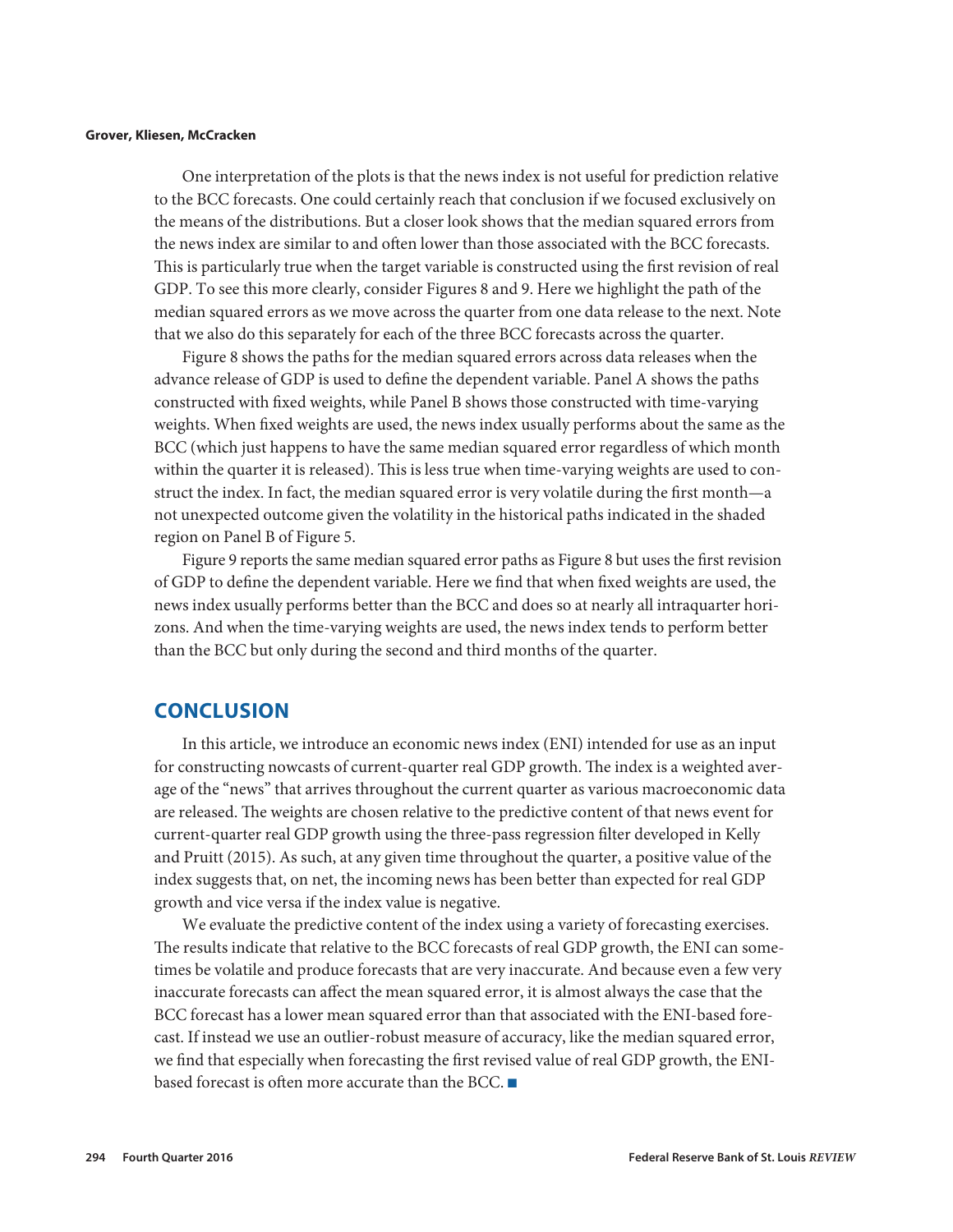## <span id="page-18-0"></span>**NOTES**

- $1$  For a discussion of these and other related issues from an economic policymaking perspective, see Deutsche Bundesbank (2013).
- $2 \text{ The BEA keeps two accounts.}$  $2 \text{ The BEA keeps two accounts.}$  The first measures the dollar value (both in current dollars and in chain-weighted, or real, dollars) of expenditures on goods, services, and structures produced in the United States (GDP). The second account measures the income that flows to the owners of the factors of production (labor, land, and tangible capital) used to produce the output and expenditures measured by GDP. The latter is termed "gross domestic income" (GDI). In theory, GDP and GDI should equal each other. In practice, they differ by a residual. The data are also adjusted to remove any regularly occurring seasonal variation. We focus on the expenditure-side estimate (GDP) in this article.
- $3$  For example, see the Federal Reserve Bank of Atlanta's GDPNow current-quarter forecast at [https://www.frbatlanta.org/cqer/research/gdpnow.aspx?panel=1.](https://www.frbatlanta.org/cqer/research/gdpnow.aspx?panel=1)
- $4$  For a discussion of how the BEA pieces together the National Income and Product Account data, see the BEA's *Methodology Papers* at [http://www.bea.gov/methodologies/.](http://www.bea.gov/methodologies/)
- $5$  See Chauvet and Potter (2013) and Giannone, Reichlin, and Small (2008). Jackson, Kliesen, and Owyang (2015) forecast inflation using a factor-augmented vector autoregression.
- $6$  For example, in the December 16, 2015, FOMC Press Release, the Committee noted that "the actual path of the federal funds rate will depend on the economic outlook as informed by incoming data." See <http://www.federalreserve.gov/newsevents/press/monetary/20151216a.htm>.
- $^7$  $^7$  Four times per year, the FOMC participants release their economic projections for real GDP growth, inflation, the unemployment rate, and their expectation for the federal funds rate at the end of the current year and several subsequent years. These are known as the Summary of Economic Projections (SEP). For example, the version of the SEP associated with the December 15-16, 2015, meeting can be found at [http://www.federalreserve.gov/monetarypolicy/fomcprojtabl20151216.htm.](http://www.federalreserve.gov/monetarypolicy/fomcprojtabl20151216.htm)
- <sup>[8](#page-3-0)</sup> This concept is developed and further explained in Kliesen (2014).
- $9$  The source and non-source GDP data referenced in this article can be found in the Federal Reserve Bank of St. Louis's FRED® database. FRED, an acronym for Federal Reserve Economic Data, is one of the world's largest collections of freely available economic and financial data. FRED can be accessed at [https://fred.stlouisfed.org.](https://fred.stlouisfed.org)
- $10$  The term "current quarter" is somewhat misleading. For example, the advance estimate of real GDP growth in the fourth quarter of 2015 is not released until late January 2016. Accordingly, data for December 2015 are still being released in January 2016. In fact, some of the source data for fourth-quarter 2015 are not released until after the advance estimate in late January.
- $11$  Median forecasts and data releases are accessed through Haver Analytics. Forecasts prior to December 15, 2003, are from MMS International.
- $12$  One can think of this two-step approach as an ad hoc way of allowing for a time-varying intercept in a predictive regression but where the intercept is known to be the BCC forecast. Such an approach is not without precedent. For example, the FRB/US model (see<https://www.federalreserve.gov/econresdata/frbus/us-models-about.htm>) defines the dependent variable in its inflation equation as the deviation of realized inflation from a forecast taken from the Survey of Professional Forecasters. See Kozicki and Tinsley (2001) and Clark and McCracken (2010) for other examples.
- $\frac{13}{2}$  $\frac{13}{2}$  $\frac{13}{2}$  For statistical considerations and asymptotic properties, refer to Kelly and Pruitt (2015).
- $14$  Note too that we do not impose any cross-month restrictions on the weights, and hence it is possible that at the end of March the weight given to the surprise component of industrial production obtained in February can be positive, while that obtained in March can be negative.
- $15$  The paths are estimated as "real-time" forecasts. For example, the 2000:Q1 path is calculated using data up to 1999:Q4.
- $16$  The interquartile range is the distance between the 75th and 25th percentiles.